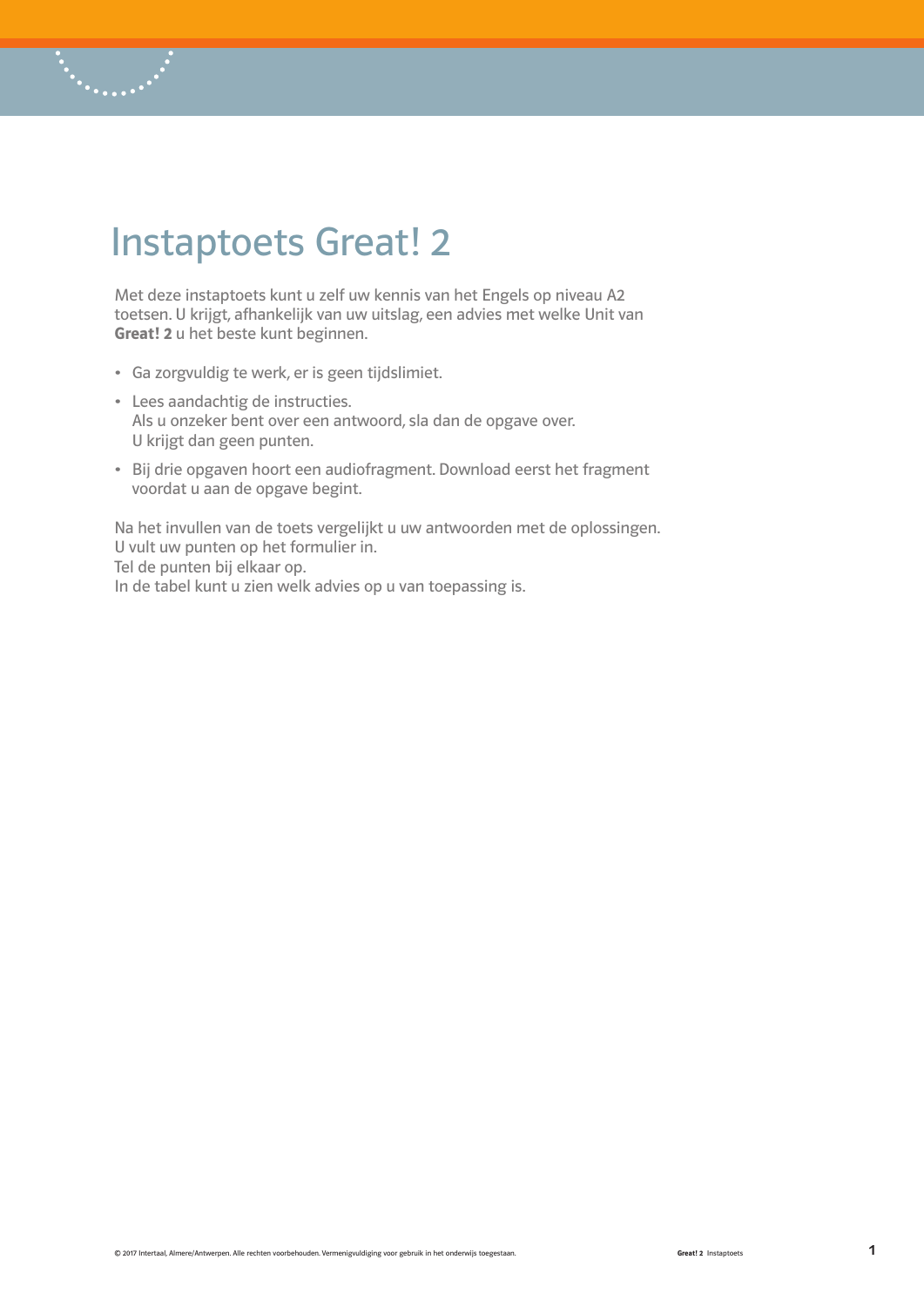#### Opgave 1: familiestamboom

 $(4 \text{ pt} \geq 2 \text{ pt} \text{ per} \text{ antwoord})$ 

 $(4 \text{ pt} \geq 2 \text{ pt} \text{ per} \text{ antwoord})$ 

Kijk naar de familiestamboom en kruis het juiste antwoord aan.



### Opgave 2: e-mail van een oma

Lees de e-mail en kruis het juiste antwoord aan.

| How are you? I'm doing really well. We visited my son and his<br>family last weekend, after three years! And we had a wonderful<br>time! My granddaughter Sophie is now 10, and she's just<br>beautiful. She's got straight brown hair - to her shoulders, and<br>lovely green eyes. And she's so tall now! Much taller than my |
|---------------------------------------------------------------------------------------------------------------------------------------------------------------------------------------------------------------------------------------------------------------------------------------------------------------------------------|
|                                                                                                                                                                                                                                                                                                                                 |
|                                                                                                                                                                                                                                                                                                                                 |
|                                                                                                                                                                                                                                                                                                                                 |
|                                                                                                                                                                                                                                                                                                                                 |
|                                                                                                                                                                                                                                                                                                                                 |
| daughter's daughter, Julie, who is 12!                                                                                                                                                                                                                                                                                          |
| I hope you're well. Let's talk soon.                                                                                                                                                                                                                                                                                            |
| Love, Carol                                                                                                                                                                                                                                                                                                                     |

- Sophie's got really curly, brown hair.  $\Box$  Julie's much taller than Sophie.
- Sophie's got very short, brown hair.  $\Box$  Julie's much shorter than Sophie.
- Sophie's got quite long, brown hair. Sophie's much shorter than Julie.

- 
- 
-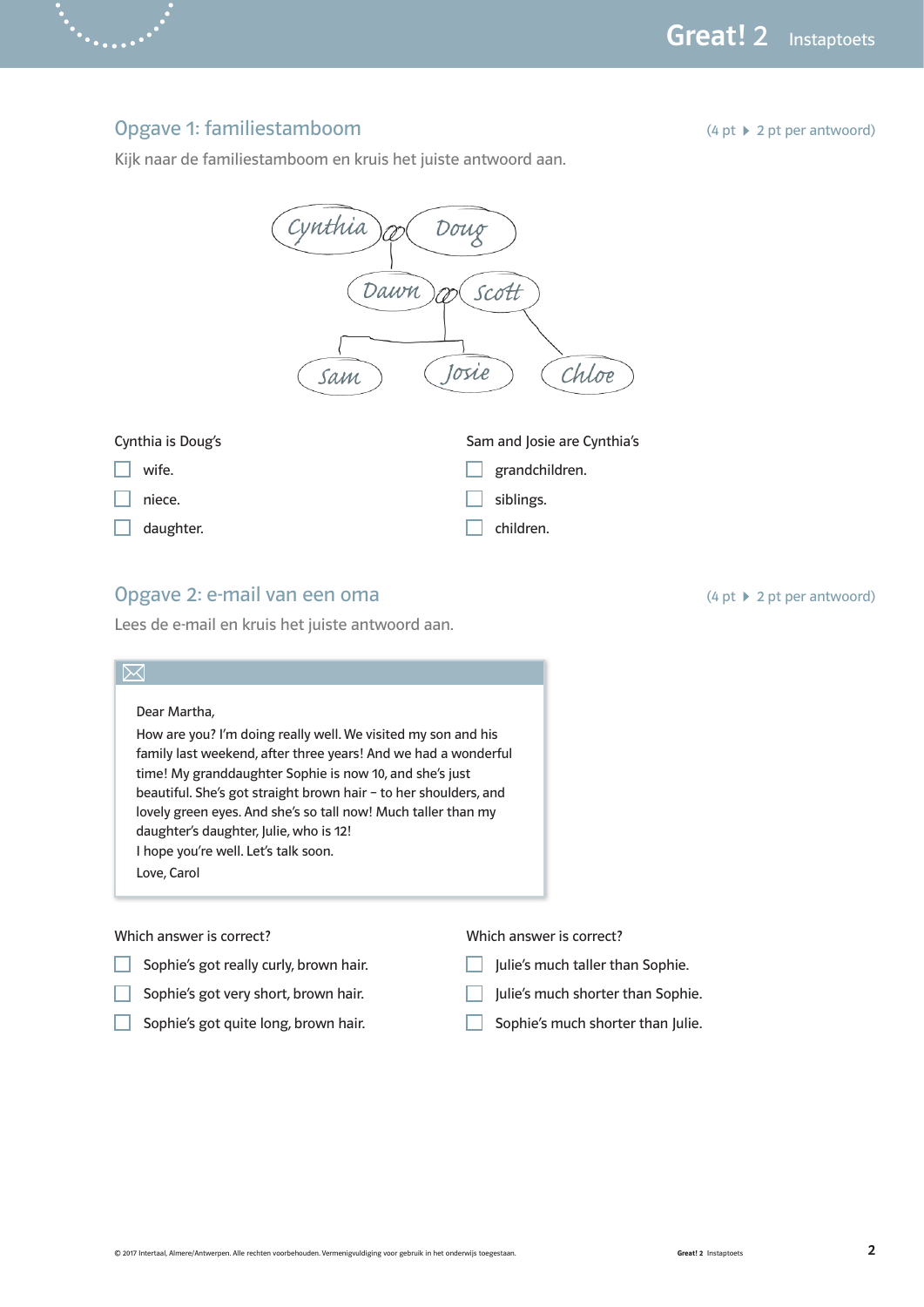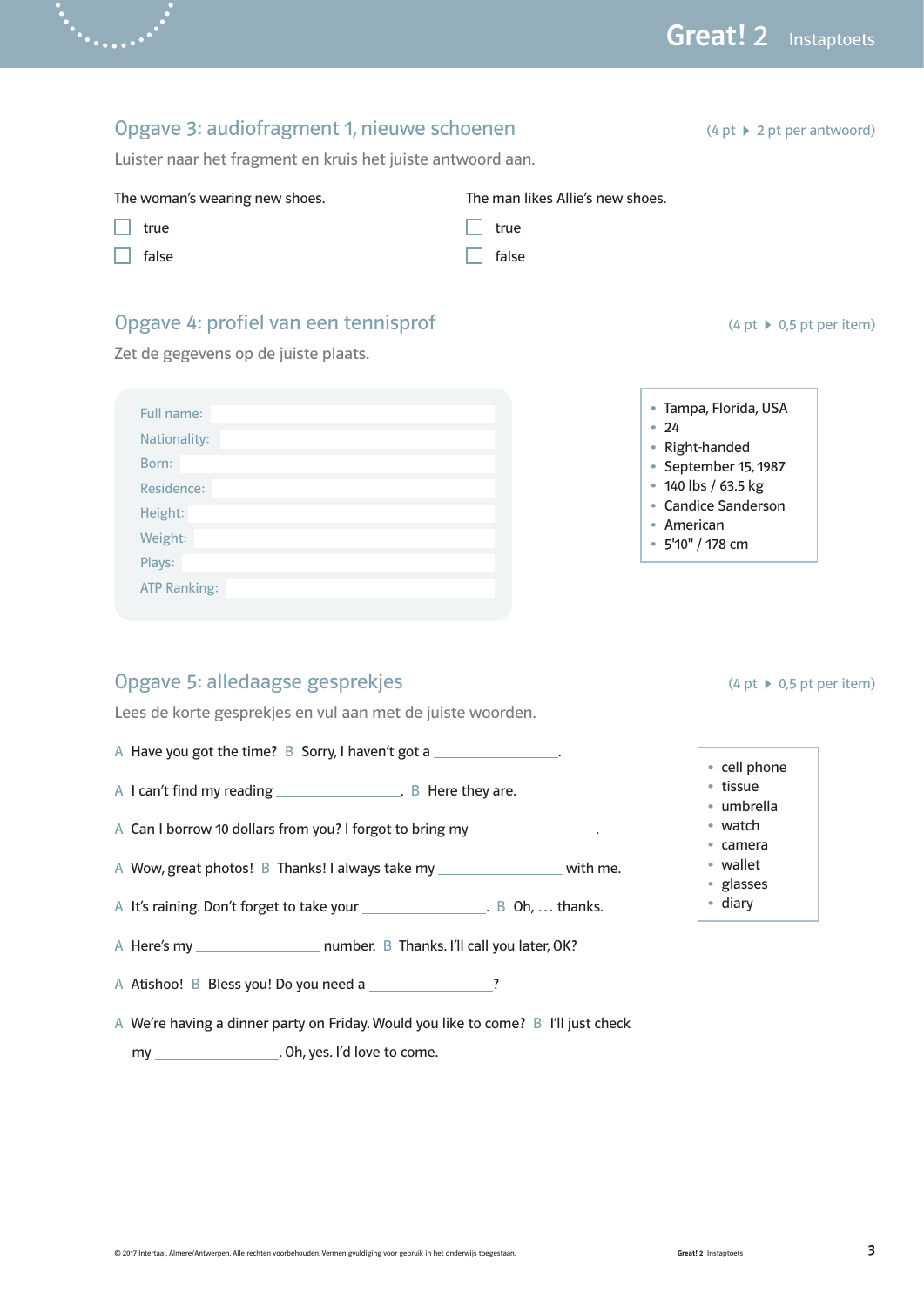$(4 \text{ pt} \geq 2 \text{ pt} \text{ per} \text{ antwoord})$ 

| Opgave 6: dinerafspraak                                                                                                                                              | $(4 \text{ pt} \rightarrow 0.5 \text{ pt} \text{ per item})$                                                                                                                                                                                                               |
|----------------------------------------------------------------------------------------------------------------------------------------------------------------------|----------------------------------------------------------------------------------------------------------------------------------------------------------------------------------------------------------------------------------------------------------------------------|
| Lees het gesprek en vul aan met de juiste woorden.                                                                                                                   |                                                                                                                                                                                                                                                                            |
| KAREN Great to see you. Glad you could come!<br>PETE Thanks for the (1)!<br>Please, take a seat. Sit where you like.<br>PETE Great! I'm (3)!<br>CHERYL Can we start? | (1) recipe • invite • meal<br>(2) taste · looks · smell<br>(3) starving • trying • eating<br>(4) Awesome • Dig in • It's delicious<br>(5) Help yourself! • Enjoy! • Here you are.<br>(6) pasta · vegetables · meat<br>(7) trying • tried • try<br>(8) like • likes • liked |
| $KAREN$ Of course. $(4)!$                                                                                                                                            |                                                                                                                                                                                                                                                                            |
| PETE Can you pass me the potatoes, please?                                                                                                                           |                                                                                                                                                                                                                                                                            |
| CHERYL Sure. (5)                                                                                                                                                     |                                                                                                                                                                                                                                                                            |
| PETE Would you like a steak?                                                                                                                                         |                                                                                                                                                                                                                                                                            |
|                                                                                                                                                                      |                                                                                                                                                                                                                                                                            |
| PETE Are you (7) to lose weight?                                                                                                                                     |                                                                                                                                                                                                                                                                            |
|                                                                                                                                                                      |                                                                                                                                                                                                                                                                            |
| some more salad?                                                                                                                                                     |                                                                                                                                                                                                                                                                            |
| PETE Yes, please.                                                                                                                                                    |                                                                                                                                                                                                                                                                            |
|                                                                                                                                                                      |                                                                                                                                                                                                                                                                            |

### Opgave 7: audiofragment 2, weersvoorspelling

 $\ddotsc$ 

Luister naar het weerbericht en kruis het juiste antwoord aan.

| On Wednesday the weather in Baltimore will be | It might rain on  |
|-----------------------------------------------|-------------------|
| $\Box$ a bit windier.                         | $\Box$ Tuesday.   |
| rainy and cold.<br>$\mathbf{I}$               | $\Box$ Wednesday. |
| cloudier and a bit colder.                    | $\Box$ Thursday.  |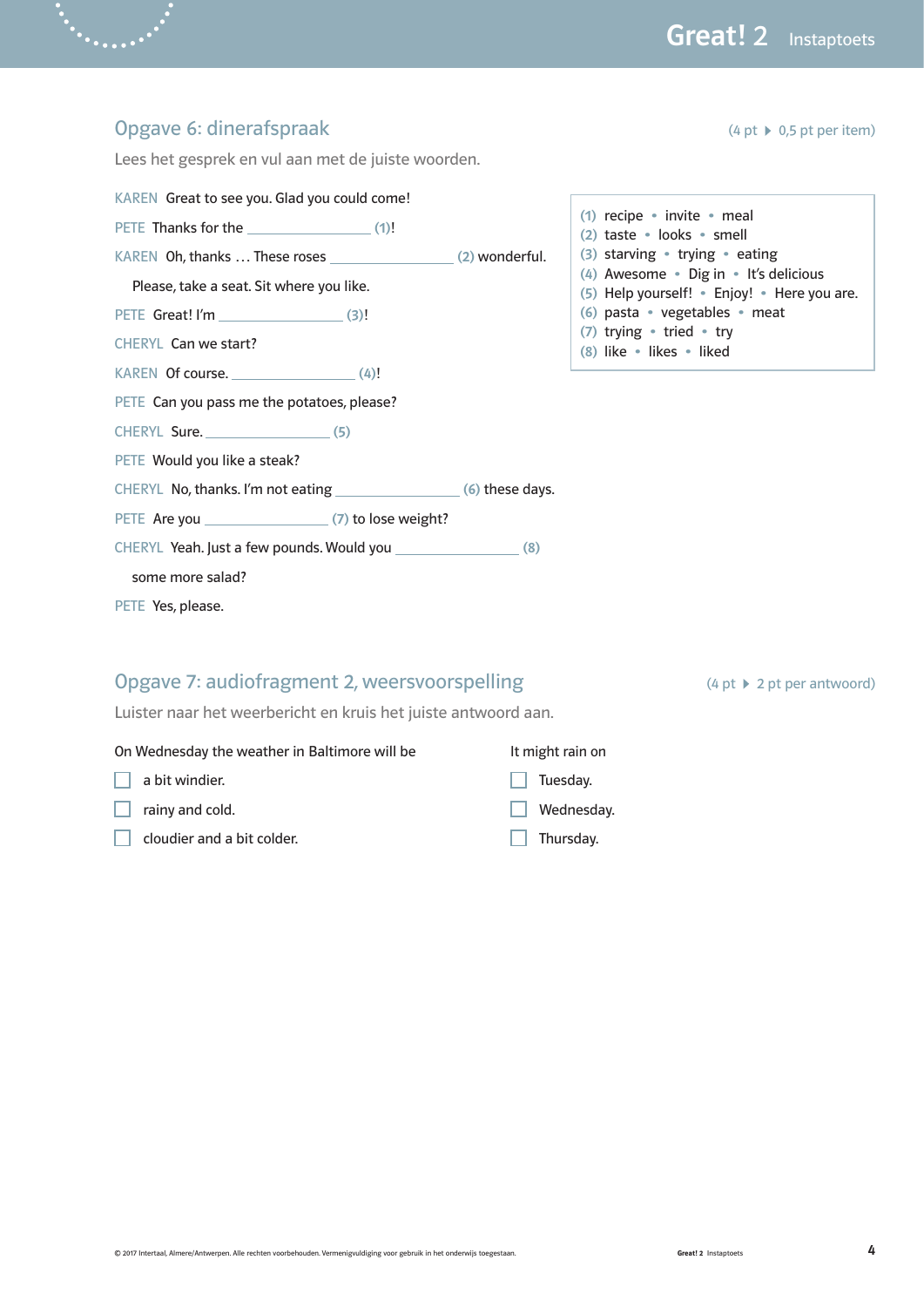### Opgave 8: ansichtkaart uit San Francisco

Lees de ansichtkaart en kruis het juiste antwoord aan.

| Hello from san Francisco!<br>What a great city, but it's so hot! Much<br>hotter than at home – and sunnier too.<br>I've lost my sunglasses, and I forgot my<br>sunscreen in the hotel on the first day.<br>Not good! But I've found something<br>really nice  a wonderful little diner<br>with great American breakfast. It's<br>amazing – you can have your eggs so<br>many different ways. My new favourite<br>thing: eggs sunny-side up!<br>see you next week  with a very red<br>nose!<br>Love, Ella |                                                                            |
|----------------------------------------------------------------------------------------------------------------------------------------------------------------------------------------------------------------------------------------------------------------------------------------------------------------------------------------------------------------------------------------------------------------------------------------------------------------------------------------------------------|----------------------------------------------------------------------------|
| Why does Ella have a red nose?<br>She forgot to take her hat.<br>She lost her sunglasses.                                                                                                                                                                                                                                                                                                                                                                                                                | Ella really likes<br>her eggs many different ways.<br>her eggs with bacon. |
| She forgot her sunscreen.                                                                                                                                                                                                                                                                                                                                                                                                                                                                                | her eggs sunny-side up.                                                    |

### Opgave 9: reisdoel

Zet de zinnen van het gesprek in de juiste volgorde door cijfers in de hokjes te zetten.

- $\Box$  Really? Why?
- $\Box$  Actually, I think I'd prefer to go there when there aren't as many people.
- $\Box$  Because they celebrate carnival then. A lot of people go there.
- $\Box$  Yes, that's true. Great idea!
- $\Box$  Well, I think the best time to go there is in February.
- $\Box$  Have a great time in Maastricht! See you later.
- $\Box$  What's the best time to visit Maastricht?
- $\Box$  How about spring then? The weather's nice but there aren't as many people.

#### Opgave 10: audiofragment 3, mededeling op de luchthaven (4 pt ▶ 2 pt per antwoord)

Luister naar het fragment en kruis het juiste antwoord aan.

| The flight to Vancouver    | The Manchester flight      |
|----------------------------|----------------------------|
| $\Box$ is ready to board.  | $\Box$ won't leave at all. |
| $\Box$ has been delayed.   | $\Box$ will leave late.    |
| $\Box$ has been cancelled. | $\Box$ will leave on time. |

 $(4 pt \rightarrow 2 pt per antwoord)$ 

 $(4 \text{ pt} \rightarrow 0.5 \text{ pt} \text{ per } \text{zin})$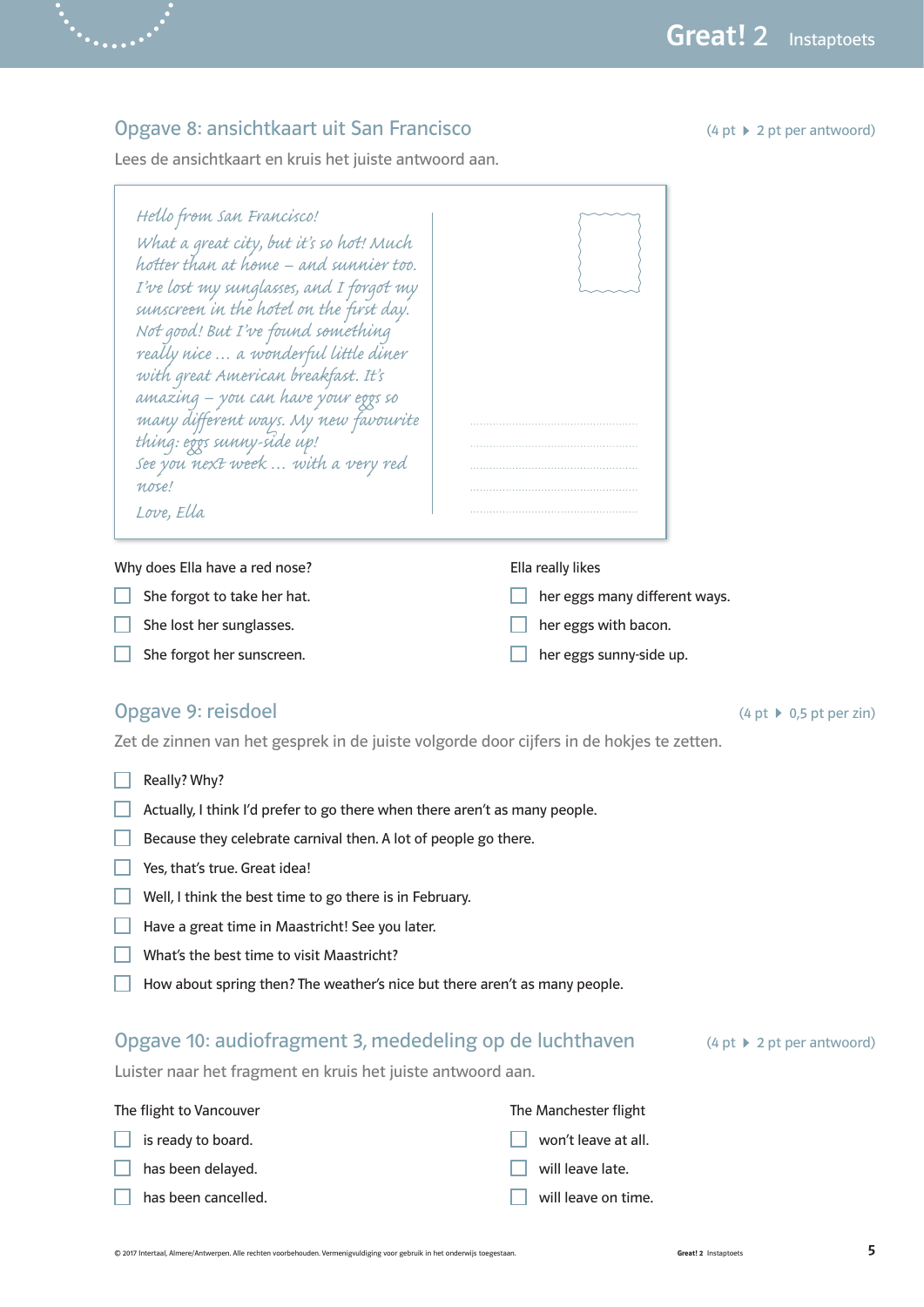$(4 \text{ pt} \cdot 1 \text{ pt} \cdot \text{ per item})$ 

#### Opgave 11: verslag van een ongeval

Zet de woorden uit de lijst op de juiste plaats. Twee antwoorden blijven over!

#### Accident report form

PERSONAL DETAILS

Name: Rigby, Stella

Address: Lexington Ave 10, Lawrence, KS 66044

Date of Birth: 07/11/1964

#### ACCIDENT RECORD

When did the accident happen?

Where did the accident happen?

How did the accident happen?

Type of injury

### Opgave 12: gesprek

Lees het gesprek en vul aan met de juiste woorden.

ANN You look really fit. (1) you do a lot of sports?

PAUL Yeah, I (2) some kind of sport every day.

ANN Everyday? That's amazing. What sports do you do?

PAUL I (3) running everyday. And I play baseball

twice a week.

 $AND$  Wow. Have you ever  $\sqrt{4}$  part in a marathon?

PAUL No, but I might.

ANN So, what's your favourite sport?

PAUL That's hard to say. I guess it (5) be baseball.

ANN Really? And what kinds of sport do you (6) on TV?

PAUL Well, I love (7) big league ball games. And I'm also

a big wrestling fan.

ANN Have you ever (8) to a wrestling event?

PAUL Yeah, I went to one last year. It was great fun!

- I fell on the trail.
- I had an X-ray.
- 07/22/2012
- Put ointment on it.
- Brand Park, Glendale
- Sprained ankle

 $(4 \text{ pt} \rightarrow 0.5 \text{ pt} \text{ per item})$ 

(1) Do • Does • Did (2) do • does • did (3) go • goes • went (4) take • took • taken (5) have to • has to • had to (6) watch • watches • watched (7) watch • watching • watched (8) be • was • been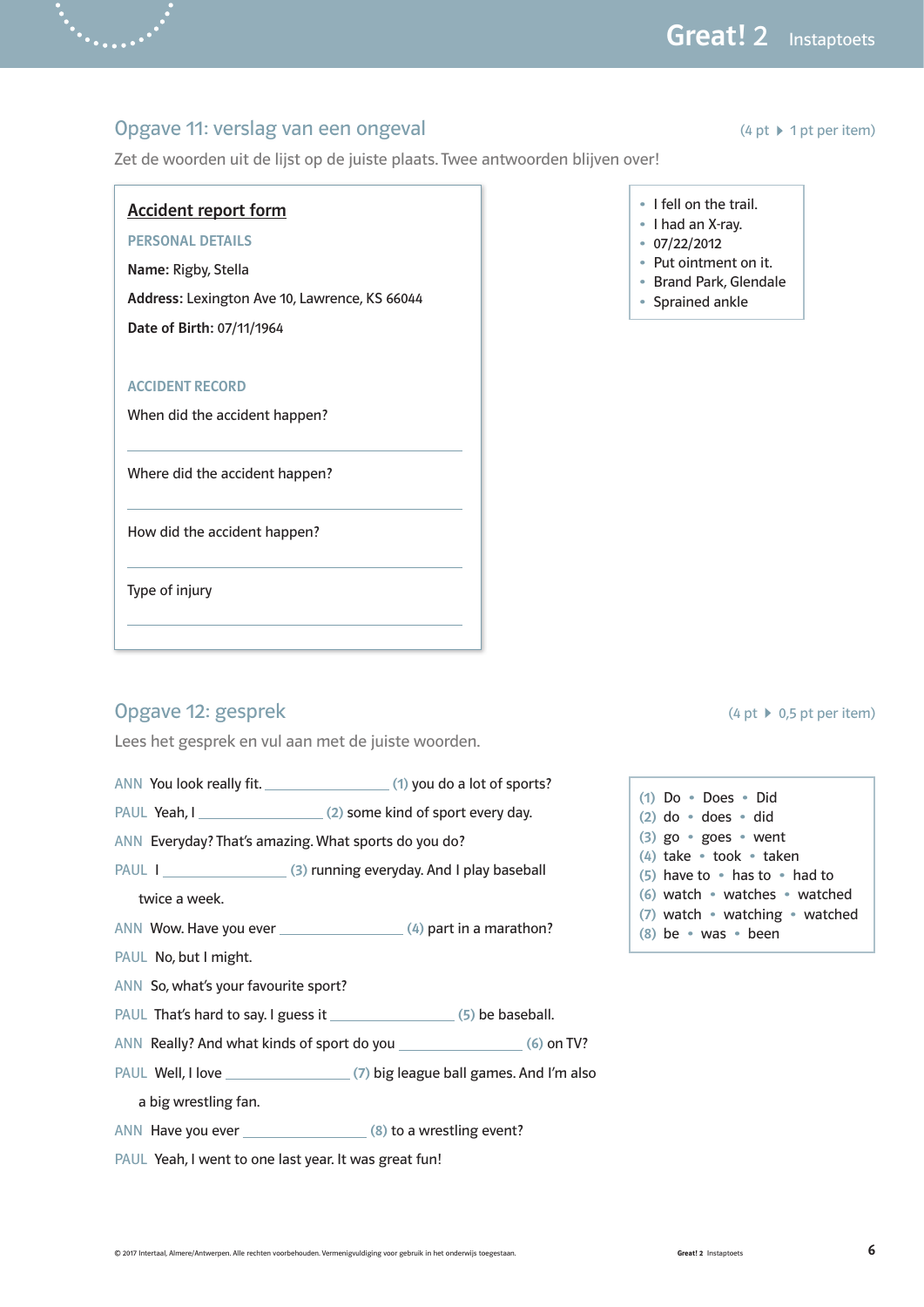## Resultaat:

### puntentelling:

| opgave                |   |   |   | Д. | $\sim$ |   | - |   | ۰ | 10 | 11 | 12 | totaal |
|-----------------------|---|---|---|----|--------|---|---|---|---|----|----|----|--------|
| behaald aantal punten |   |   |   |    |        |   |   |   |   |    |    |    |        |
| max. aantal punten    | 4 | 4 | 4 | 4  | 4      | 4 | 4 | 4 | 4 | 4  | 4  | 4  | 48     |

### instapadvies:

| behaald aantal punten | <b>instapadvies</b>       | <b>ERK-niveau</b>       |
|-----------------------|---------------------------|-------------------------|
| $0 - 13$              | Great! 2, Unit 1          | A2.1                    |
| $14 - 26$             | Great! 2, Unit 4          | A2.2                    |
| $27 - 39$             | Great! 2, Unit 7          | A2.3                    |
| $40 - 48$             | Great! 3, Unit 1 of hoger | A <sub>2</sub> of hoger |